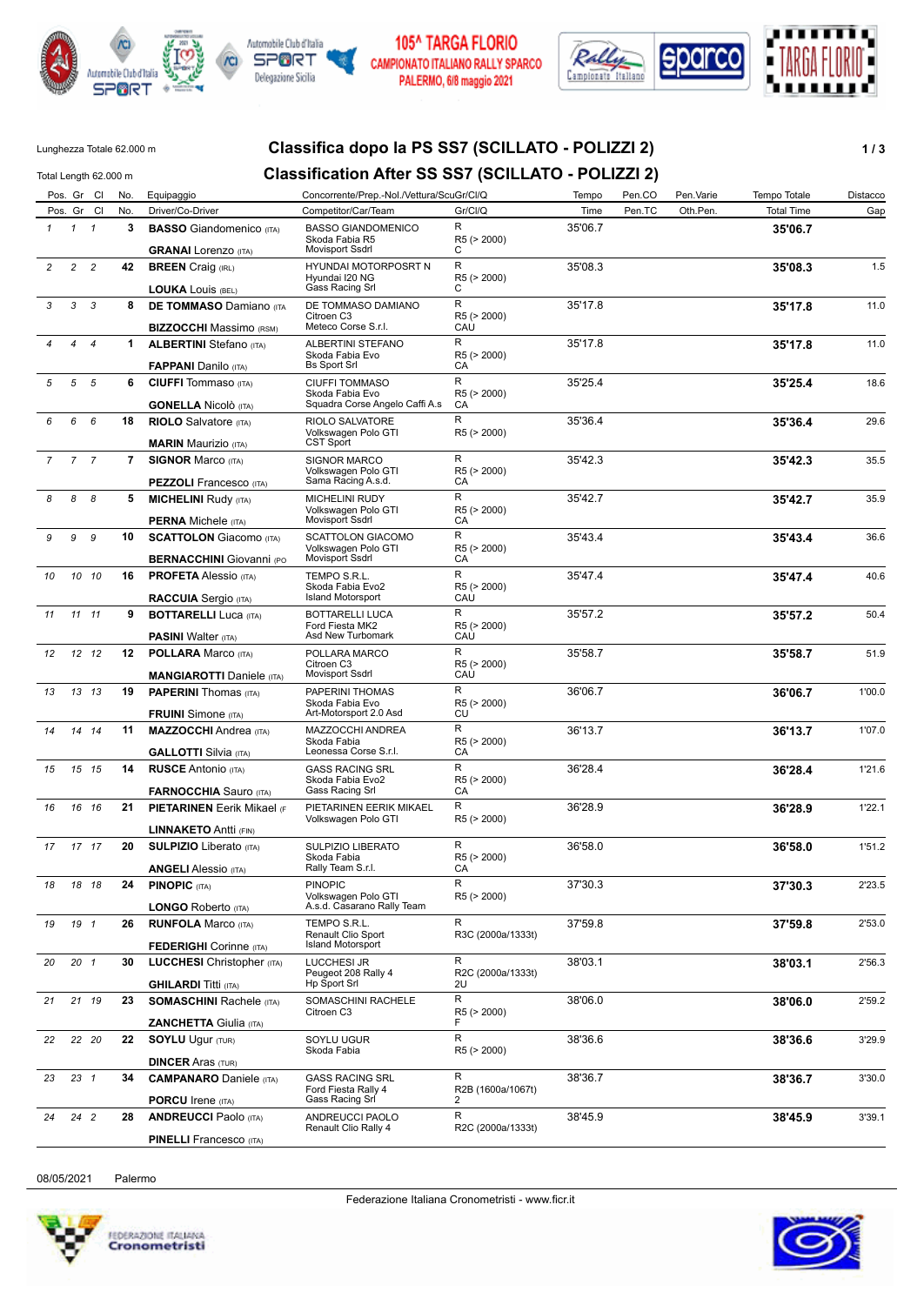







### Lunghezza Totale 62.000 m **Classifica dopo la PS SS7 (SCILLATO - POLIZZI 2) 2 / 3**

#### Total Length 62.000 m **Classification After SS SS7 (SCILLATO - POLIZZI 2)** Pos. Gr Cl No. Equipaggio Concorrente/Prep.-Nol./Vettura/ScuGr/Cl/Q Tempo Pen.CO Pen.Varie Tempo Totale Distacco Pos. Gr Cl No. Driver/Co-Driver Competitor/Car/Team Gr/Cl/Q Time Pen.TC Oth.Pen. Total Time Gap *25* **31 SANTINI** Federico (ITA) **38'58.9** 3'52.1 Peugeot 208 Rally 4 *25 3* **ROMEI** Gabriele (ITA) 38'58.9 2 R2C (2000a/1333t) SANTINI FEDERICO *26* **36 RIOLO** Ernesto (ITA) **39'07.0** 4'00.2 Peugeot 208 CST Sport *26 2* **FLORIS** Alessandro (ITA) 39'07.0 R R2B (1600a/1067t) RIOLO ERNESTO *27* **27 VARA** Filippo (ITA) **39'11.8** 4'05.0 Renault Clio Sport *27 2* **RIZZO** Ernesto (ITA) 39'11.8 Scuderia Ateneo Motorsport Asd R R3C (2000a/1333t) VARA FILIPPO *28* **51 NICELLI** Davide (ITA) **39'17.6** 4'10.8 Renault Clio RS Line *28 1* **PIERI** Tiziano (ITA) 39'17.6 Sport & Comunicazione S.r.l. R R R1 (1600a/1333t) NICELLI DAVIDE *29* **49 LANZALACO** Giovanni Marc **39'19.8** 4'13.0 Renault Clio RS Line Scuderia Ateneo Motorsport Asd *29 2* **MARCHICA** Antonio (ITA) 39'19.8 R UR R1 (1600a/1333t) LANZALACO GIOVANNI MARC *30* **50 ZANIN** Mattia (ITA) **39'42.0** 4'35.2 Renault Clio RS Line *30 3* **CARGNELUTTI** Paolo (ITA) 39'42.0 Vimotorsport A.s.d. R UR R1 (1600a/1333t) ZANIN MATTIA *31* **33 FARINA** Fabio (ITA) **39'45.2** 4'38.4 Peugeot 208 *31 3* **ZANNI** Gabriele (ITA) 39'45.2 Pintarally Motorsport A.s.d. R  $211$ R2B (1600a/1067t) FARINA FABIO *32* **25 PAIRE** Ivan (ITA) **39'48.2** 4'41.4 Renault Clio RS *32 1* **POLLICINO** Marco (ITA) 39'48.2 Winners Rally Team Srl  $\overline{R}$ 2 R3T (1620 t) PAIRE IVAN *33* **32 CAZZARO** Nicola (ITA) **40'10.5** 5'03.7 Peugeot 208 Rally 4 Scuderia Palladio S.S.D. *33 4* **BRUNAPORTO** Giovanni (ITA 40'10.5 R 2 R2C (2000a/1333t) CAZZARO NICOLA *34* **43 GOLDONI** Simone (ITA) **41'13.2** 6'06.4 Suzuki Swift Sport Hybrid *1 1* **MACORI** Eric (ITA) A1'13.2 6 RA5H (1600a/1400t) GOLDONI SIMONE *35* **54 LA FERLA** Delfino Maria (ITA) **41'13.8** 6'07.1 Renault Clio RS Line Team Automobilistico Phoenix *34 5* **ALIBERTO** Luigi (ITA) 41'13.8  $\overline{R}$ R2C (2000a/1333t) LA FERLA DELFINO MARIA *36* **35 LOVATI** Franceso (ITA) **41'14.9** 6'08.1 Ford Fiesta *35 4* **CIUCCI** Giacomo (ITA) 41'14.9 Gass Racing Srl R  $2\overline{U}$ R2B (1600a/1067t) GASS RACING SRL *37* **44 FICHERA** Giorgio (ITA) **41'19.6** 6'12.8 Suzuki Swift Sport Hybrid *1 1* **MAZZOCCHI** Alessandro (ITA 41'19.6 Meteco Corse S.r.l. RA5NH 6 RA5H (1600a/1400t) FICHERA GIORGIO *38* **55 CERIALI** Matteo (ITA) **41'24.2** 6'17.4 Ford Fiesta Biella Motor Team Squadra Cors *36 4* **FERRARIS** Luca (ITA) 41'24.2 R U R1 (1600a/1333t) CERIALI MATTEO *39* **46 IANI** Igor (ITA) **41'40.2** 6'33.4 Suzuki Swift Sport Hybrid *2 2* **PULIANI** Nicola (ITA) 41'40.2 Asd New Turbomark RA5NH 6U RA5H (1600a/1400t) IANI IGOR *40* **45 POGGIO** Fabio (ITA) **42'27.6** 7'20.8 Suzuki Swift Sport Hybrid *3 3* **BRIANO** Valentina (ITA) 42'27.6 6 RA5H (1600a/1400t) POGGIO FABIO *41* **57 FORNERIS** Alessandro (ITA) **43'11.7** 8'04.9 Suzuki Swift Sport *4 1* **CAVAGNETTO** Luigi (ITA) 43'11.7 Meteco Corse<sup>'</sup>S.r.l. RA5NH U6 RA5N (1600a/1400t) FORNERIS ALESSANDRO *42* **58 COMINELLI** Ivan (CHE) **43'49.4** 8'42.6 Suzuky Swift 1.0 Mediaprom Racing S.s.d. A R.l. *1 1* **CRIVELLARO** Roberto (ITA) 43'49.4  $\overline{\text{RS}}$ 6 RSTB10P (1000) COMINELLI IVAN *43* **56 DENARO** Sergio (ITA) **44'00.3** 8'53.5 Suzuki Swift Sport A.S.D. Alma Racing *5 2* **DE PAOLI** Beatrice (ITA) 44'00.3 RA5NH 6 RA5N (1600a/1400t) DENARO SERGIO *44* **59 MANTOET** Cristian (ITA) **44'13.7** 9'07.0 Suzuki Swift 1.0 Boosterjet A.S.D. Millennium Sport Promot *2 2* **SIMIONI** Roberto (ITA) 44'13.7  $\overline{\text{RS}}$ 6 RSTB10P (1000) MANTOET CRISTIAN *45* **71 SOLIANI** Marco (ITA) **44'14.3** 9'07.5 Suzuki Swift 1.0 Boosterjet *3 3* **SPEZZANI** Alessio (ITA) 44'14.3 A.S.D. G.R. Motorsport R<sub>S</sub> 6 RSTB10P (1000) SOLIANI MARCO *46* **70 SCHILEO** Nicola (ITA) **44'37.3** 9'30.5 Suzuki Swift 1.0 Boosterjet *4 4* **GARELLA** Flavio (ITA) 44'37.3 Winners Rally Team Srl RS 6 RSTB10P (1000) SCHILEO NICOLA *47* **39 MACALUSO** Rosario (ITA) **45'47.0** 10'40.2 Citroen Saxo VTS *1 1* **SEVERINO** Luca (ITA) A 45'47.0 K10 (1600) MACALUSO ROSARIO *48* **37 ANSORGE** Walter Rudolf (ITA **46'00.4** 10'53.7 Peugeot 208 CST Sport *37 5* **SINATRA** Ivan (ITA) 46'00.4 R R2B (1600a/1067t) ANSORGE WALTER RUDOLF

08/05/2021 Palermo